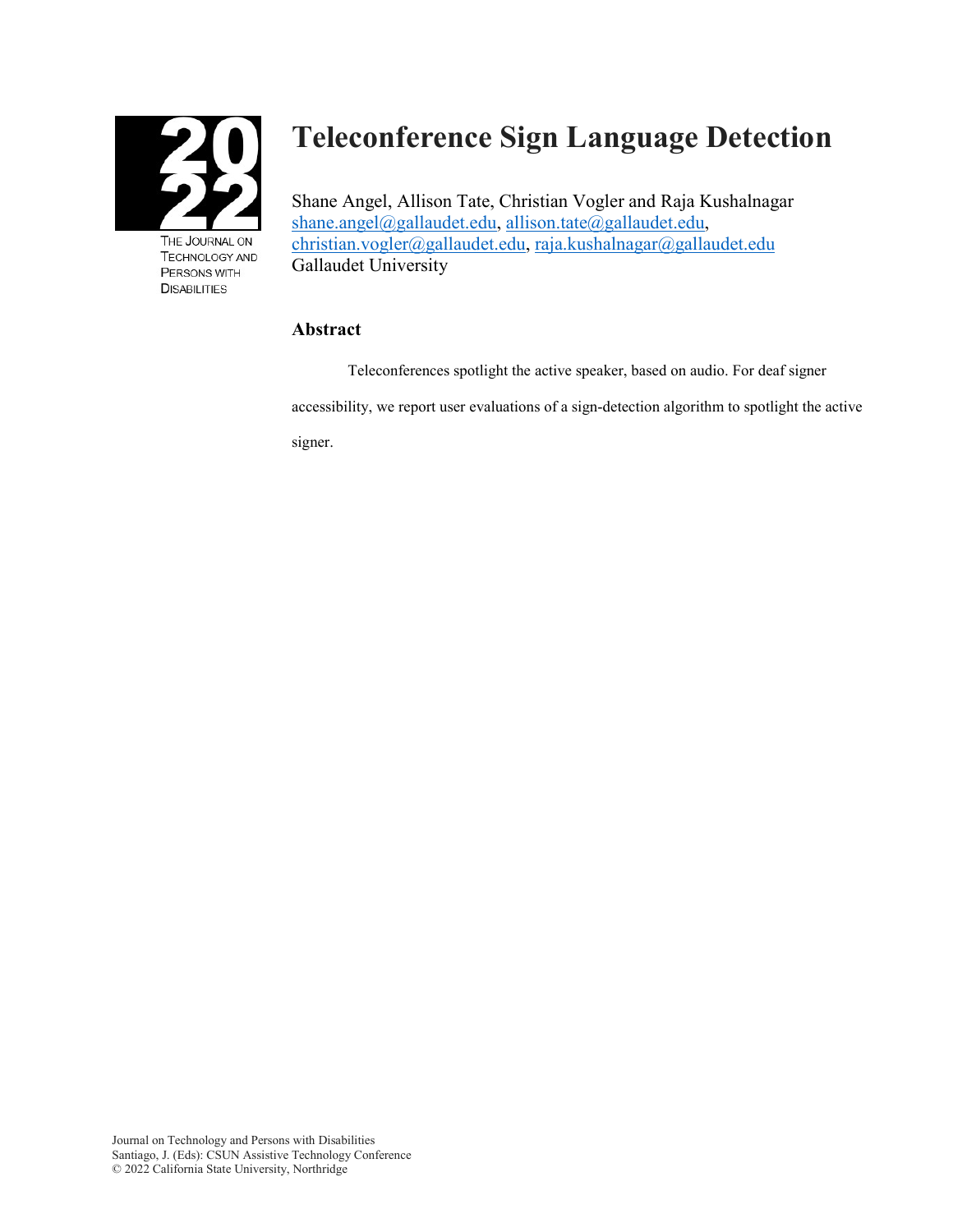## **Introduction**

The pandemic led to the increased use of technologies like Zoom, which is helpful for large group meetings without additional costs, and educational institutions and companies have been using Zoom during the pandemic. (Iqbal, 2021). However, Zoom is not deaf-friendly since its spotlight feature only detects voices and doesn't have the technology to detect signers, which leads to professors having to spotlight every signer, a time-consuming task. Sign language detection [3] is defined as the binary-classification task for any given frame of a video if a person is using sign-language or not. Unlike sign language recognition, where the task is to recognize (classify) and interpret continuous signs in a video, or sign language identification, where the task is to identify which sign language is used, the task of sign language detection is to detect when something is being signed, which is easier to solve than recognizing discrete or continuous sign language detection. By reducing this to a binary classification, we can automatically spotlight any person who is signing, lessening the burden on the host, who otherwise must manually spotlight every DHH person when it is their turn to speak using American Sign Language (ASL). Apple already had sign detection technology used in FaceTime to spotlight any signers automatically, but they did not share their coding or technology with anyone else, so that leads to another current sign detection technology which Google invented. The Google app aimed to detect sign language while improving the accuracy of detecting sign language from non-sign language. We plan to use the Google app to minimize the number of errors and impact of errors by identifying which algorithms and UI can be improved or changed.

## **Background**

A group of Google developers created a real-time sign detection application called Real-Time Sign Language Detection using Human Pose Estimation. (Moryossef et al., 2020) The goal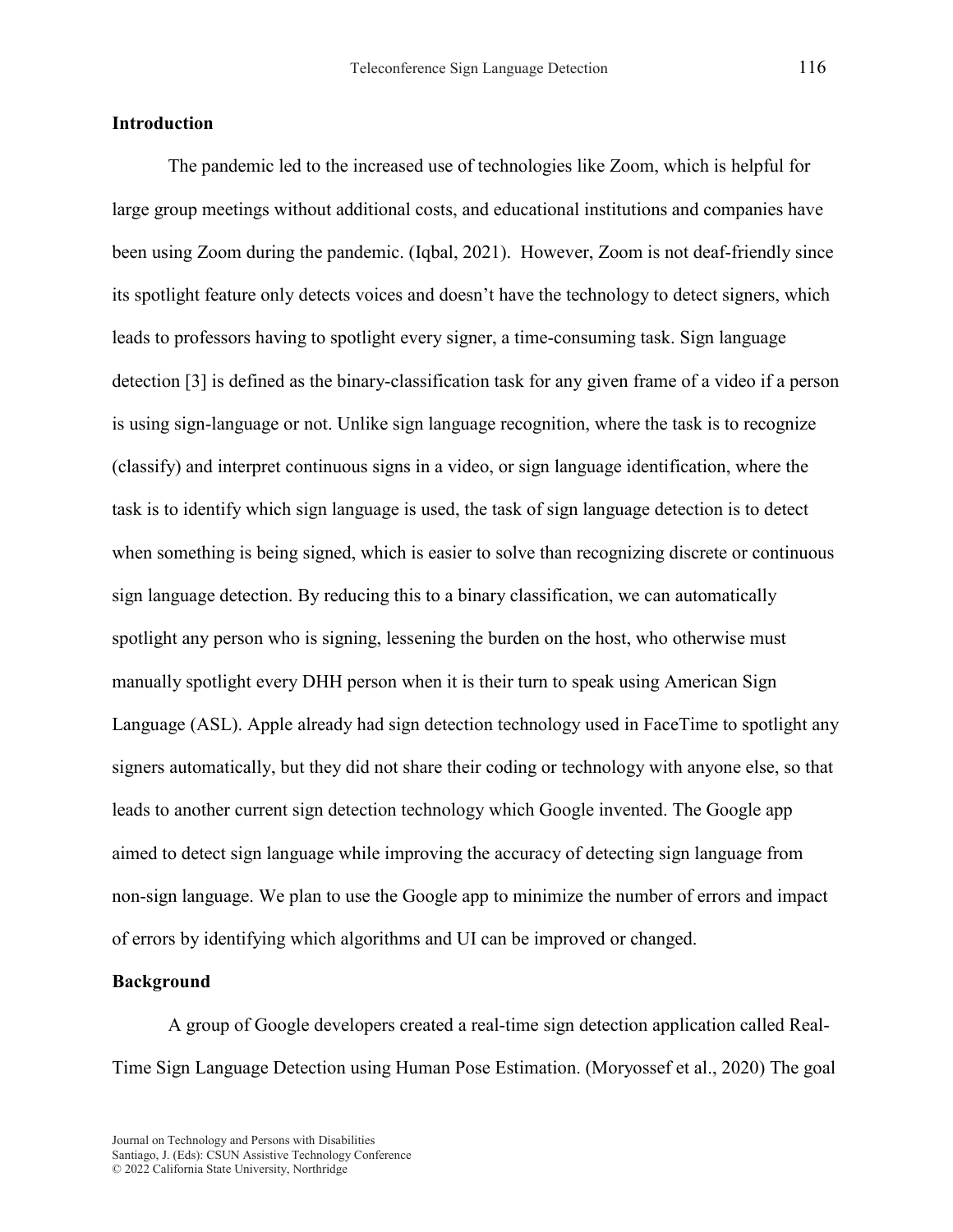was to create a feature that accurately monitors the user's movement by using human pose estimation. They identified four monitoring methods and tested which method was the most successful at detecting sign language. The four monitoring methods were BBOX, Pose-Hands, Pose-Body, and Pose-All. (Moryossef et al., 2020) They used techniques previously developed by Texas A&M University to detect sign language within pixels. In contrast, the background movement and non-sign language movement were filtered out by separating the foreground and background of the video input. In the end, they decided that Pose-Body was the best method for detecting sign language in their working demo.

TensorFlow.js (TFJS) is a high-level Application Programming Interface (API) that implements both machine learning and deep learning to create an end-to-end platform that makes it possible for ASL detection applications to be built and deployed. ("Real-Time Human Pose," n.d.) As a result, TensorFlow significantly improved the development of ASL detection applications because it eliminates a large portion of the development process.

#### **Methods**

The two key goals for our testing were to determine results for accuracy and latency/lag. Looking at examples of sign videos, we hypothesize that the most challenging part of this task is to identify when a person starts signing, because a signer might initiate hand movement for other purposes, for example, to touch their face. Distinguishing this type of ambient motion from actual linguistic sign movement is not always straightforward. Although not explicitly studied on signers, people in different cultures exhibit different face-touching patterns, including frequency, area, and hand preference.

We compared our results to the Google group's results for accuracy and then compared results for latency to the other table and speech detection results. In addition, we will be using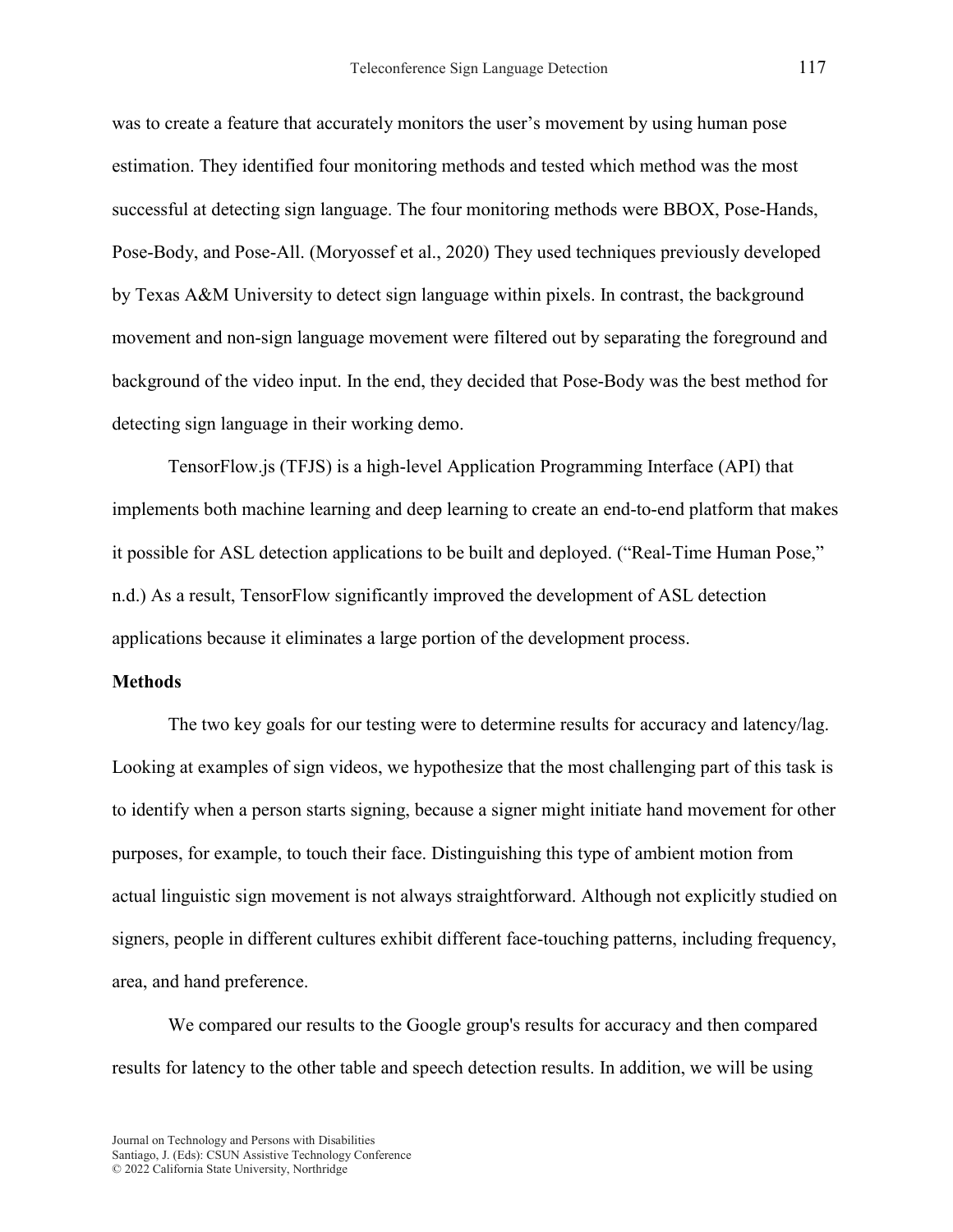the Google sign language detection application to determine the impact of errors and delays. Our research question is what algorithms or UI can be improved or changed to minimize errors and the impact of errors in current Sign Language Detection applications? To complete the testing, we set up a VM on Google's Cloud platform and the sign detection code.

#### **Results**

We recruited 18 deaf signers for a 30-minute evaluation, and participants were compensated a \$15 Amazon gift card. We recruited participants using word of mouth, contacting students from our peers, a few from alumni at university through email or social media, and family and friends through word of mouth. Our research question asks: What algorithms or UI can be improved or changed to minimize errors and the impact of errors in current Sign Language Detection applications?

## **Data Analysis**

After the conclusion of our app testing, we had our participants complete a Google Form that asked them questions about their perception of our sign detection application, followed by a demographics section to gain general information about the participants that could pertain to our testing of the sign detection app. When asked to agree on whether the sign detection app was useful? As shown in Figure 1, 11% strongly agreed, 50% agreed, 27% were neutral, and only 11% disagreed.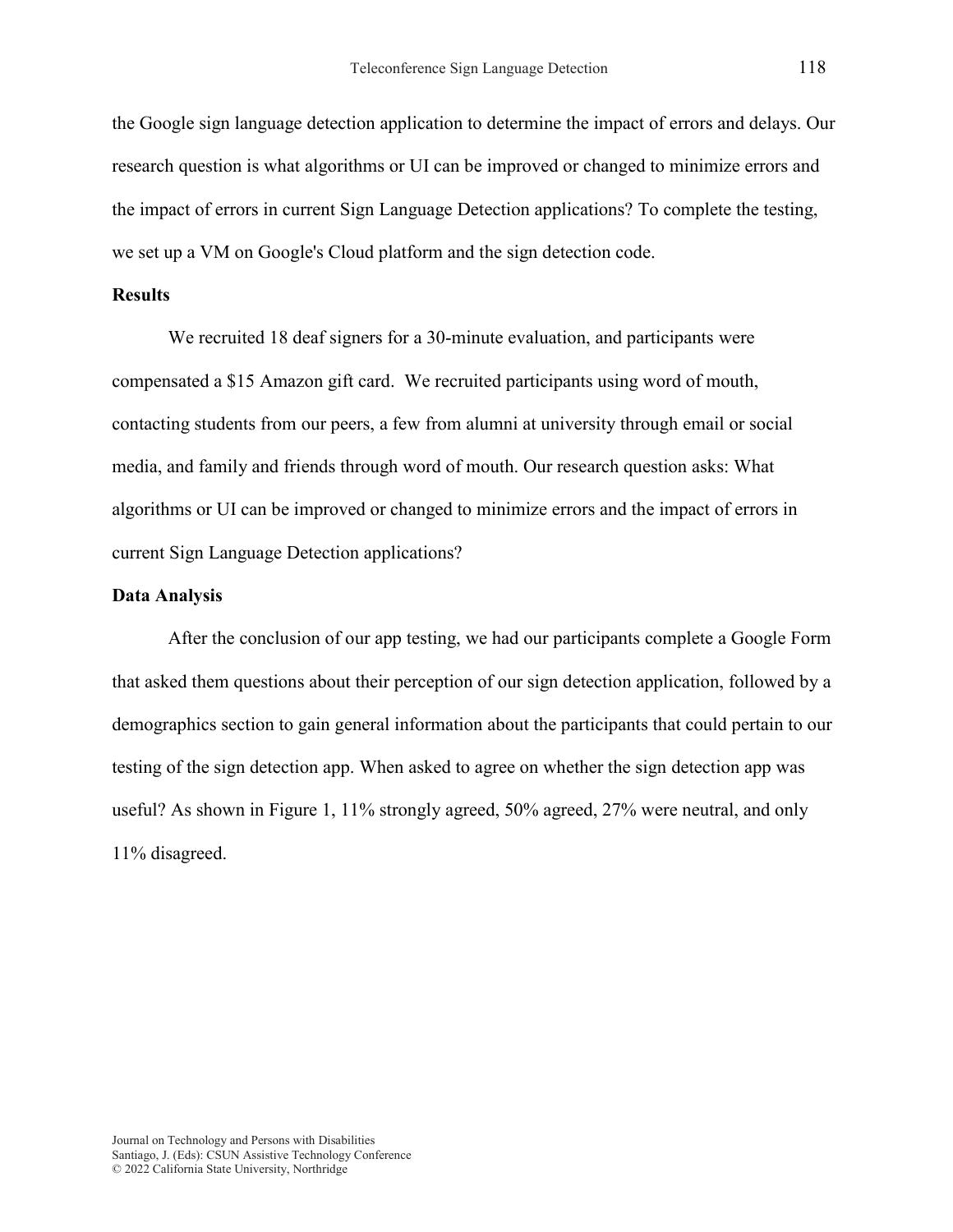

Fig. 1. How Useful is the Sign Detection App?



Fig. 2. How Much Do You Agree that The Gestures Will Occur Naturally?

The next question in our Google Form that had notable results was our question asking our participants if they agreed that the gestures, we had them complete would occur naturally when using a video conferencing platform. As shown in Figure 2, almost 90% of the participants either strongly agreed, agreed, or somewhat agreed that these gestures would occur naturally in a video conference platform. Based on the results, we conclude that the gestures we had our participants complete were proper and confirmed our testing procedures.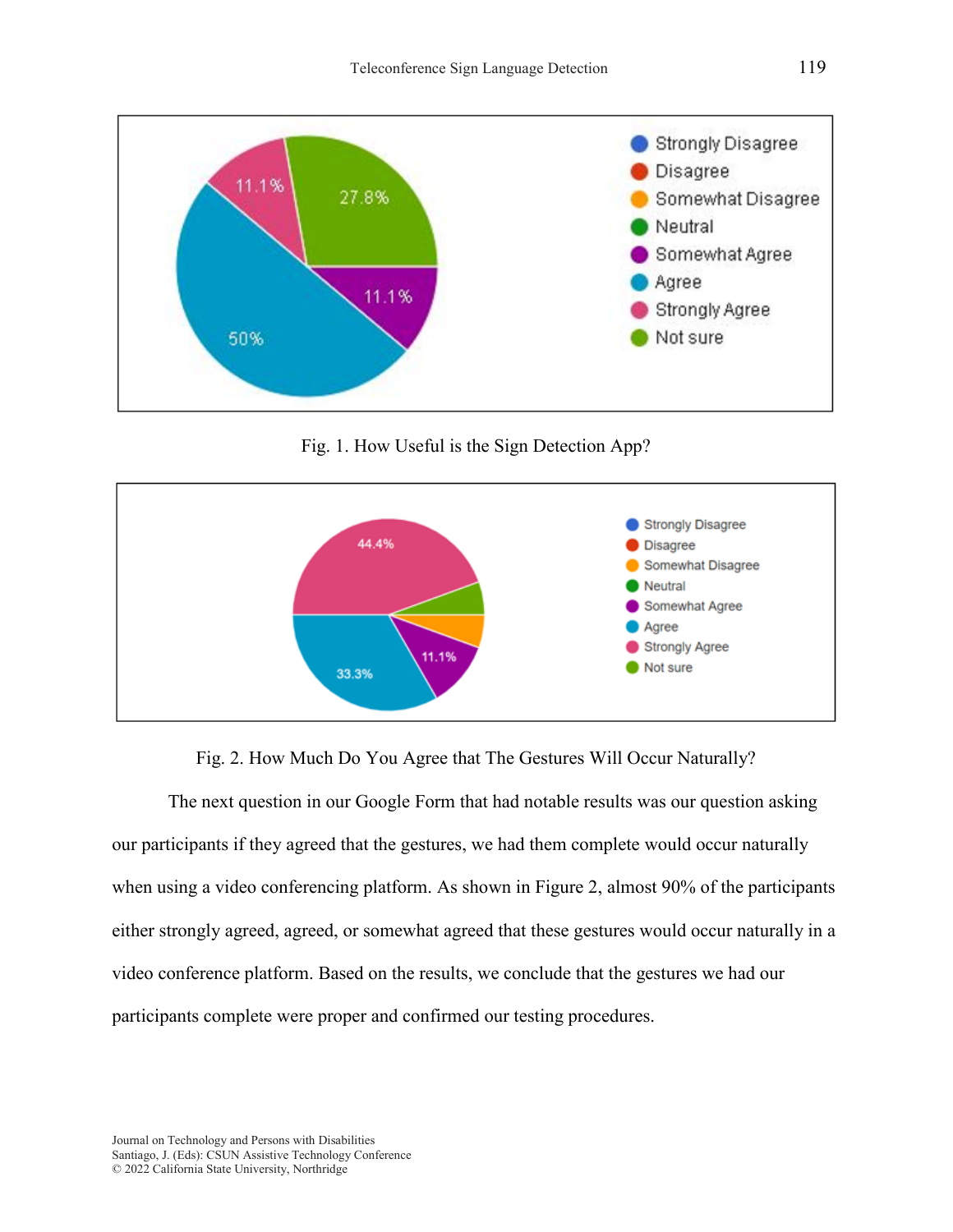

Fig. 3. Do You Agree the Lag Was Noticeable or Not?

Another question that produced significant results was the question asking if the participants agreed or disagreed that they did not experience any lag or latency while using the app demo. As indicated in Figure 3, 83.4% of our participants did not have a noticeable issue with lag or latency.

Due to FPS being different for each participant, we decided to find the averages for each group of FPS ranges. FPS was separated into the following four groups: 1-10 FPS, 11-20 FPS, 21-27, and 28+. Figure 4 below graphs the average for each group for each sign phrase/gesture.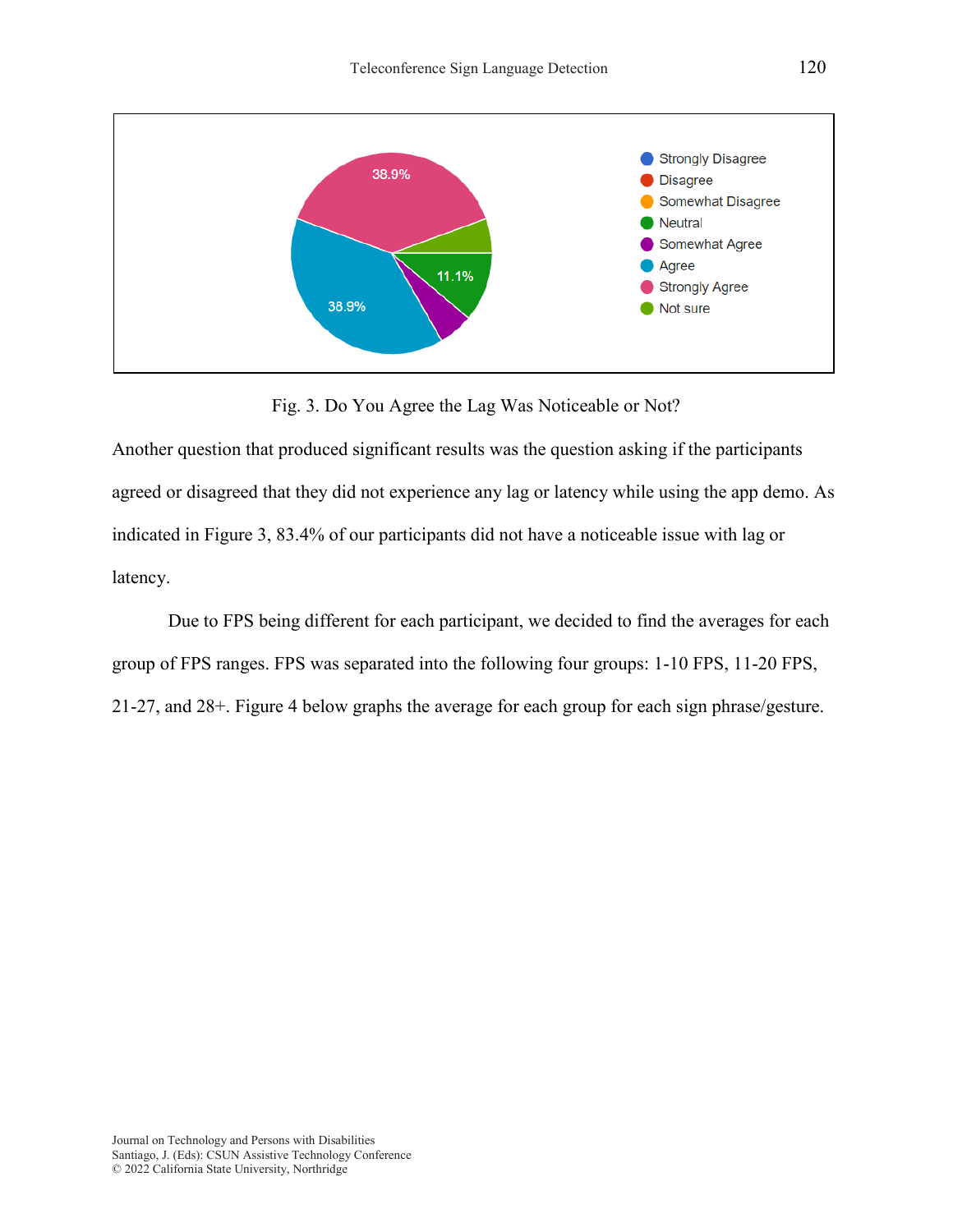

Fig. 4. A Noticeable Drop in Accuracy Below 28 FPS.

From Figure 4 above, it is evident that FPS can make a difference in the output for the users that use it. For example, 28+ FPS will typically result in higher sign detection compared to lower FPS. The main cause for higher FPS outputting a higher peak detection value is that the app detects signing by subtracting movement between frames, so by having more frames processed per second, it will cause a higher output. Likewise, as the FPS decreases, the peak sign detection will be lower compared to higher FPS computations.

# **Discussion**

Due to being online and being unable to control what computers our participants used, cameras capture video at different FPS or at various resolutions. Given that the algorithm requires sufficient computing power to run the pose estimation system in real-time on any user's device. As we found, this proves to be challenging, as noted below that the minimum FPS requirement was not met on several participants' computers. Furthermore, as the algorithm only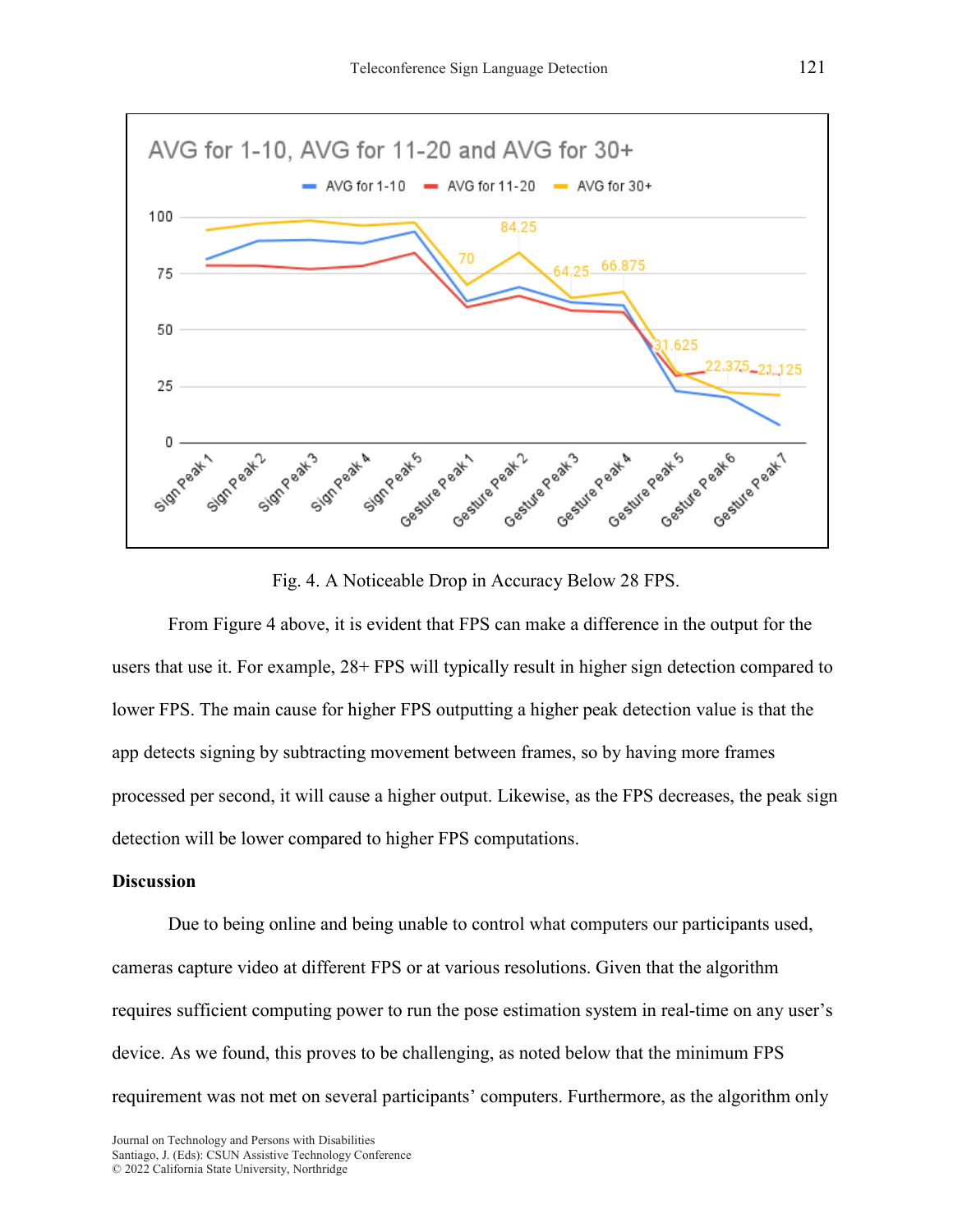looks at the input's optical flow norm, it might not be able to pick up on times when a person is just gesturing rather than signing. The authors noted that since this approach is targeted directly at sign language users rather than, the general non-signing public, erring on the side of caution and detecting any meaningful movements is preferred.

If a camera captures at an FPS below 28 frames per second, then the app will only be able to analyze the number of frames provided. This can make an impact in future sign detection applications because it will cause any improvements to account for the number of frames captured by the camera. Additionally, higher-quality cameras capture video at a higher resolution. This factors into the effectiveness of the app because with higher resolution, the app can more effectively complete body pose estimation and, in theory, would generate more accurate results.

#### **Future Work**

We have identified four areas of our app that need to be improved to potentially decrease the number of errors that occur and to improve usability for users. The app should allow for optimization throughout the processing on the client's side of the system. This change will directly benefit users because it will enable the app to process more frames per second and result in fewer errors in detection. Besides optimization, another change in the algorithms would be to recreate the machine language part of the app but with only specific sign languages and not an array of them. Lastly, we noticed that different lighting and background would seem to cause unwanted errors during testing. Therefore, we propose the addition of algorithms to minimize the impact that different lighting and background have on the application.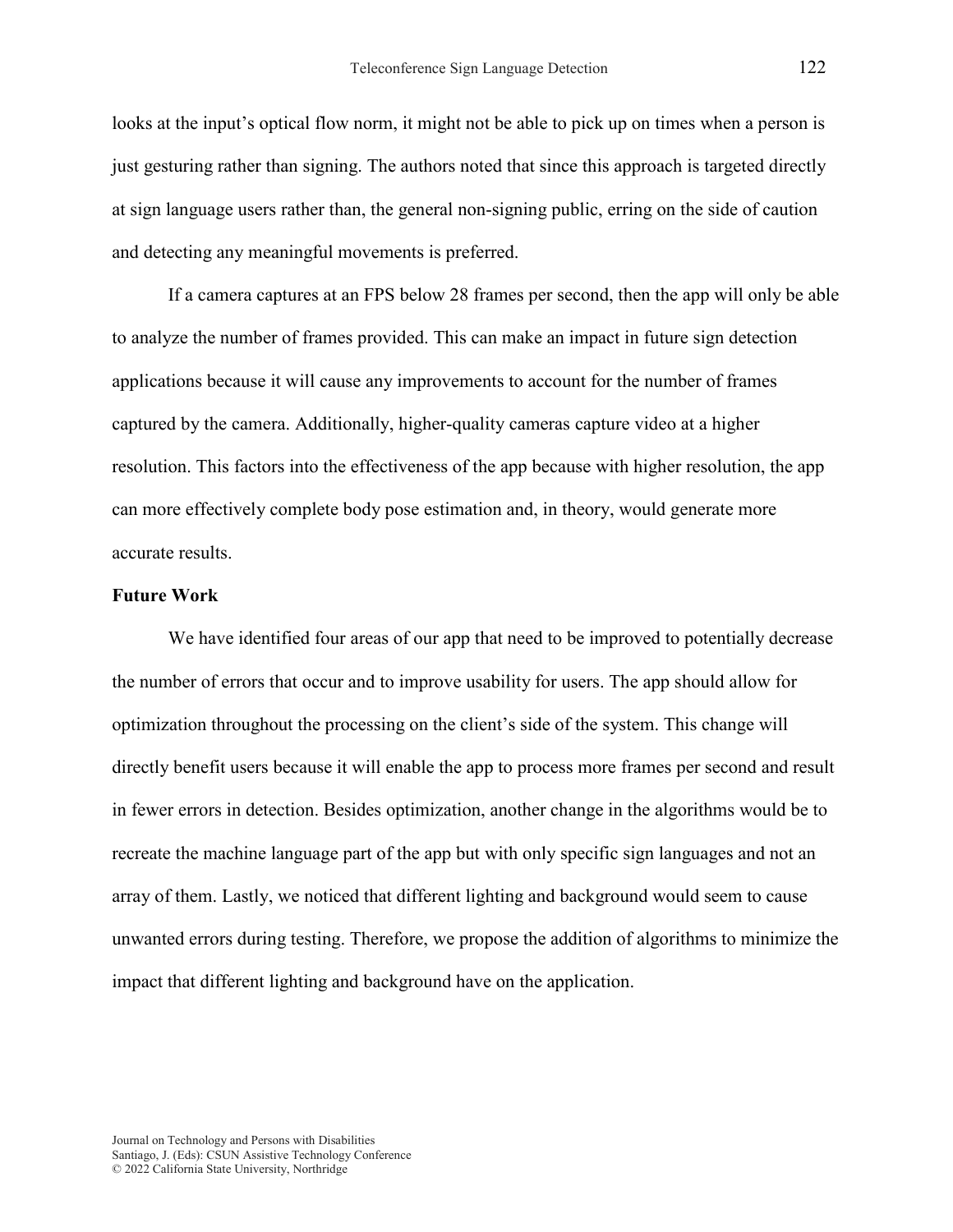# **Conclusion**

After completing our data analysis and combining our research, we were able to determine four areas of improvement for current. The proposed changes included changes in our selected app's UI and processing. Our proposed UI change would make our app's output clearer to the user. Our proposed processing changes include optimizing the body pose estimation software, training the app's machine learning process only to use American Sign Language, and adding a type of AI for better performance for different lightings and backgrounds.